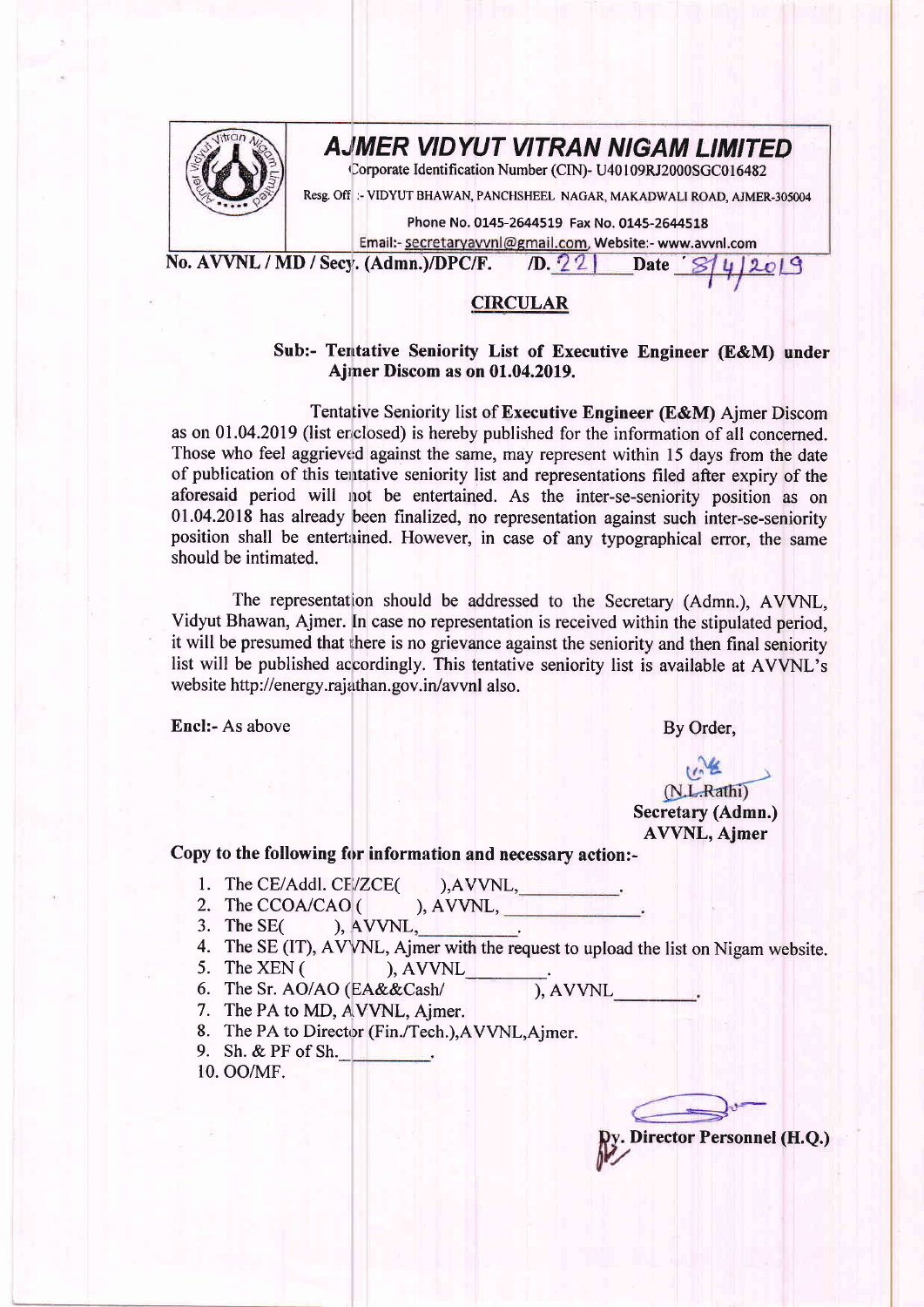|                 |                                              | <b>AJMER VIDYU</b> |                  | <b>T VITRAN NIGAM LIMITED, AJMER</b> |                                                                                                    |                           |
|-----------------|----------------------------------------------|--------------------|------------------|--------------------------------------|----------------------------------------------------------------------------------------------------|---------------------------|
| Snr.            | Name                                         | Categ.             | $\dot{p}$<br>0.0 | Promoted as XEN                      | Tentative Seniority List of Executive Engineers (E&M) as on 01-04-2019 under Ajmer Discom<br>Qual. | Remarks                   |
| Σ°,             | <b>S.D. ASUDANI</b>                          | <b>GEN</b>         | 1960<br>22.09.   | 2007-08                              | B.E.(ELEC.)                                                                                        | Cover (2013-14)<br>Sealed |
| $\mathbf{C}$    | R.S. KALER                                   | <b>GEN</b>         | 1960<br>05.12.   | 2007-08                              | B.E.(ELEC.).                                                                                       | Sealed Cover (2014-15)    |
| $\mathfrak{g}$  | RAM RATAN KHATIK                             | SC                 | 1965<br>25.06.   | 2007-08                              |                                                                                                    |                           |
| $\overline{4}$  | MAHESH KUMAR SINGHAL                         | SC                 | 1966<br>04.04.   | 2007-08                              | B.E.(ELEC.).                                                                                       |                           |
| $\sigma$        | RATAN LAL KHATIK                             | SC                 | 1962<br>05.07.   | 2007-08                              |                                                                                                    |                           |
| 6               | BABU LAL                                     | SC                 | 1967<br>01.01.   | 2007-08                              |                                                                                                    |                           |
| $\mathsf{r}$    | SOHAN LAL VERMA                              | $\overline{c}$     | 1970<br>12.10.   | 2007-08                              | B.E.(ELEC.)                                                                                        |                           |
| $\infty$        | REVANTI LAL JAIN                             | GEN                | 1963<br>15.04.   | 2008-09                              | B.E.(ELEC.)                                                                                        |                           |
| $\sigma$        | <b>S.R. DANODIA</b>                          | SC                 | 1960<br>01.07.   | 2010-11                              | B.E.(ELEC.                                                                                         |                           |
| 10              | F<br>ASHOK KUMAR SHARMA                      | <b>GEN</b>         | 1964<br>25.09.   | 2010-11                              |                                                                                                    |                           |
| $\Box$          | GHANSHYAM DAS PHULWARI                       | SC                 | 1965<br>01.07.   | 2011-12                              | B.E.(ELEC.),                                                                                       |                           |
| 12              | BALVEER SINGH SHEKHAWAT                      | GEN                | 1962<br>15.06.   | 2011-12                              | AMIE,                                                                                              |                           |
| 13              | SUDHINDRA KUMAR UPADHYAY                     | GEN                | 1964<br>09.02.   | 2011-12                              |                                                                                                    |                           |
| $\overline{14}$ | RAM BINAY SINGH                              | <b>GEN</b>         | 1962<br>15.01.   | 2011-12                              | B.E.(ELEC.)                                                                                        |                           |
| 15              | NARENDRA SINGH GARWAL                        | GEN                | 1964<br>26.09.   | 2011-12                              | B.E.(ELEC.)                                                                                        |                           |
| 16              | GOPAL CHATURVEDI                             | <b>GEN</b>         | 1965<br>21.09.   | 2011-12                              | BE(ELEC.).                                                                                         |                           |
| 17              | RAJENDRA SINGH SHEKHAWAT                     | <b>GEN</b>         | 1962<br>15.06.   | 2011-12                              | B.E.(ELEC.)                                                                                        |                           |
| 18              | VIJAY KUMAR AGARWAL                          | GEN                | 1965<br>10.03.   | 2011-12                              |                                                                                                    |                           |
| 19              | RAJEEV VERMA                                 | <b>GEN</b>         | 1966<br>24.11.   | 2011-12                              |                                                                                                    |                           |
| 20              | SHEESH RAM VERMA                             | <b>GEN</b>         | 1967<br>03.01.   | 2011-12                              | B.E.                                                                                               |                           |
| 21              | PARAS KUMAR JAIN                             | <b>GEN</b>         | 1963<br>07.04.   | 2011-12                              | B.E.(ELEC.)                                                                                        |                           |
| 22              | <b>KUMAR</b><br><b>BHATNAGAR</b><br>NARENDRA | GEN                | 26.05.1963       | 2011-12                              | Electronics) & MBA (Finanace)<br>Degree in BE (Elect. $\&$                                         |                           |
| 23              | <b>BHAWANI SHANKAR</b>                       | <b>GEN</b>         | 1966<br>22.06.   | 2011-12                              | B.E.,                                                                                              |                           |
| 24              | SHAITAN SIGNH RAO                            | <b>GEN</b>         | 1965<br>15.10.   | 2011-12                              |                                                                                                    |                           |
| 25              | <b>BHAGWAN DAS</b>                           | SC                 | 1967<br>10.05.   | 2011-12                              | B.E.(ELEC.),                                                                                       |                           |
| 26              | MAHENDRA KUMAR SHARMA                        | GEN                | 1959<br>05.11.   | 2012-13                              | B.E                                                                                                |                           |
|                 | VS 2                                         |                    | 0                | <b>ALL</b><br>$1 - 4$                |                                                                                                    |                           |

a) pl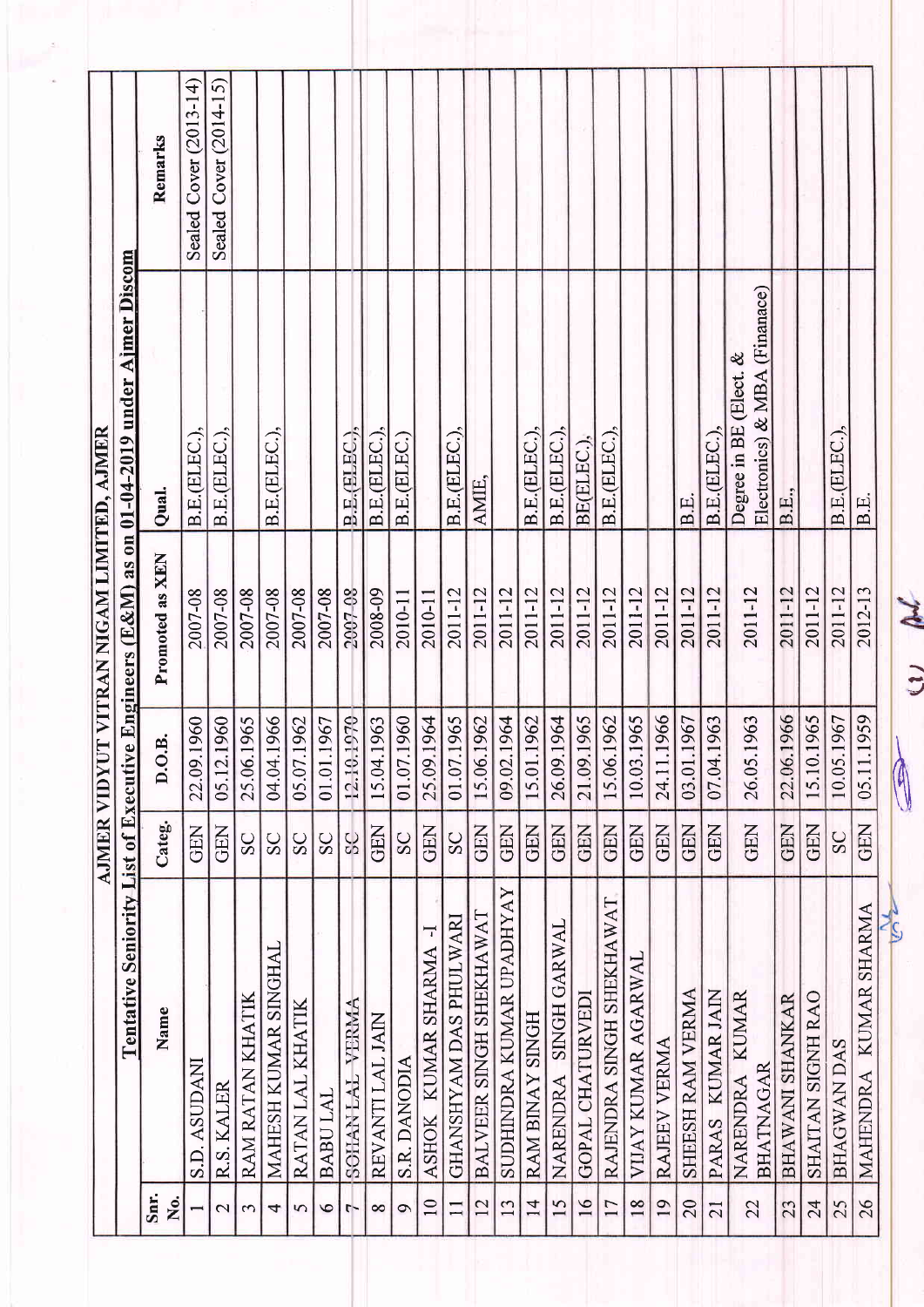| Remarks             |                                 |                              |                       |                      |                  |                         |                |                       |                         |                   |                  |                | <b>AMIE</b>           |                        |                    |                       |                          |                                    |                     |                        |                            |                   |                    |                  |                 |                                 |                                   |                     |                               |
|---------------------|---------------------------------|------------------------------|-----------------------|----------------------|------------------|-------------------------|----------------|-----------------------|-------------------------|-------------------|------------------|----------------|-----------------------|------------------------|--------------------|-----------------------|--------------------------|------------------------------------|---------------------|------------------------|----------------------------|-------------------|--------------------|------------------|-----------------|---------------------------------|-----------------------------------|---------------------|-------------------------------|
| Qual.               | B.E.(ELEC.)                     | B.E.(ELEC.)                  | B.E.(ELEC.)           | AMIE (Elec.)         |                  |                         | <b>AMIE</b>    | Diploma in Electrical | B.E.(ELEC.)             |                   |                  |                | Diploma in Electrical |                        | B.E.(ELEC.),       | DEGREE                |                          | B.E.                               |                     | B.E                    | B.E.                       |                   |                    |                  |                 | B.SC.ENG.(ELEC.)                | BE(ELEC.)                         | B.E.(Elect.)        | Diploma in Elect. Engineering |
| Promoted as XEN     | 2012-13                         | 2012-13                      | 2012-13               | 2012-13              | 2012-13          | 2012-13                 | 2012-13        | 2012-13               | 2012-13                 | 2012-13           | 2012-13          | 2013-14        | 2013-14               | 2013-14                | 2013-14            | 2013-14               | 2013-14                  | $2013 - 14$                        | 2013-14             | 2013-14                | 2013-14                    | 2013-14           | 2013-14            | 2013-14          |                 | $\frac{2013 - 14}{2014 - 15}$   | 2014-15                           | 2014-15             | 2014-15                       |
| $\dot{a}$<br>ن<br>د | .1963<br>01.01.                 | 02.10.1963                   | 26.11.1962            | 28.06.1962           | 22.10.1965       | 17.09.1965              | 22.06.1962     | 12.03.1962            | 03.08.1971              | 01.07.1974        | 1974<br>02.01.   | 1963<br>08.05. | 1960<br>13.06.        | 1964<br>31.07.         | 1964<br>15.10.     | 1963<br>20.06.        | 1962<br>20.12.           | 1964<br>11.09.                     | 1964<br>01.02.      | 1964<br>01.02.         | 1965<br>28.08.1            | 1965<br>06.07.1   | 1966<br>15.10.1    | 1971<br>08.12.   | 02.11.1         | 1973<br>1962<br>1963<br>27.12.1 | 01.10.1                           | 1964<br>15.07.1     | $\sqrt{961}$<br>01.07.1       |
| Categ.              | <b>GEN</b>                      | <b>GEN</b>                   | GEN                   | <b>GEN</b>           | GEN              | <b>GEN</b>              | OBC            | <b>GEN</b>            | $\overline{\mathbf{S}}$ | TS                | <b>TS</b>        | <b>GEN</b>     | <b>GEN</b>            | <b>GEN</b>             | <b>GEN</b>         | <b>GEN</b>            | <b>GEN</b>               | <b>GEN</b>                         | <b>GEN</b>          | <b>GEN</b>             | GEN                        | SC                | SC                 | SC               | ST              | GEN                             | GEN                               | <b>GEN</b>          | <b>GEN</b><br>$M_{\nu}$       |
| Name                | HUSSAIN MANSURI<br><b>NASIR</b> | <b>SINGH</b><br><b>INDER</b> | SHARWAN RAM BIDIYASAR | KAMLESH KUMAR SHARMA | SHEIKH SABIR ALI | VIRENDRA KUMAR SANCHETI | GAJANAND SAINI | RATAN LAL LAKHERA     | KAMLI RAM MEENA         | NAMO NARAIN MEENA | RAM PRASAD MEENA | RAVEESH TYAGI  | L.C. PRAJAPATI        | <b>BHAWANI SHANKAR</b> | SUSHIL KUMAR SINGH | VISHNU PRASAD AGARWAL | VIRENDRA SINGH SHEKHAWAT | $\mathbf{I}$<br>ASHOK KUMAR SHARMA | MANNU LAL PRAJAPATI | RAM PRATAP SINGH DHAKA | KUMAR JOSHI<br><b>ARUN</b> | PEERU MAL JEENGAR | SUGAN CHAND MEERAL | LAXMILAL MEGHWAL | FAHLI RAM MEENA | MUKUL KULSHRESTHA               | KUMAR KHANDELWAL<br><b>DINESH</b> | LAL SHARMA<br>MANGI | KUMAR JHA<br><b>ASHOK</b>     |
| Snr.<br>Ño.         | 27                              | 28                           | 29                    | 30                   | $\overline{31}$  | 32                      | 33             | 34                    | $\tilde{3}$             | 36                | 37               | 38             | 39                    | 40                     | $\overline{41}$    | 42                    | 43                       | 44                                 | 45                  | 46                     | 47                         | 48                | 49                 | 50               | 51              | 52                              | 53                                | 54                  | 55                            |

in RK

 $\tilde{\Sigma}$